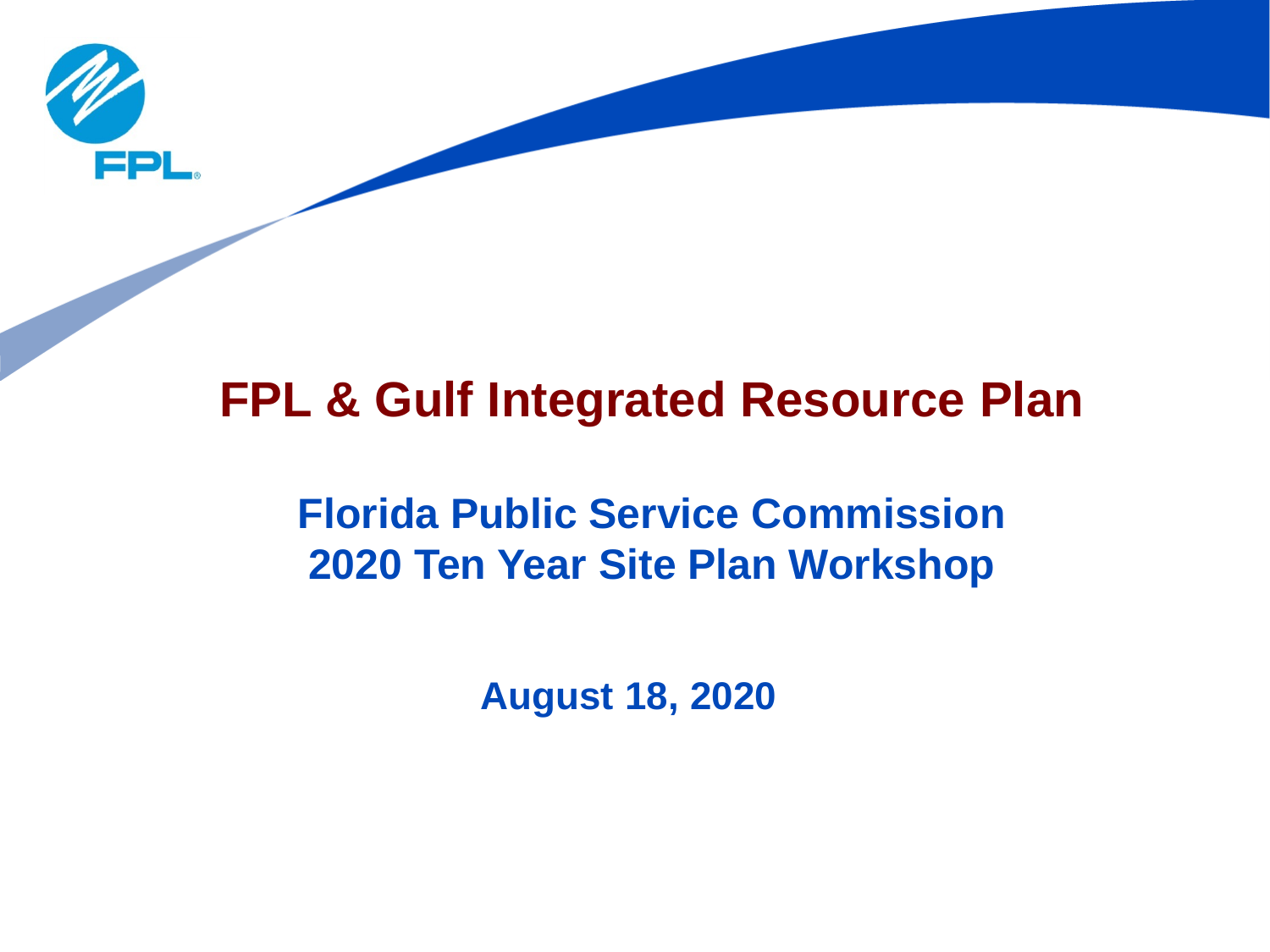#### **The 2020 Ten-Year Site Plan (TYSP) presents a resource plan for an integrated FPL/Gulf system**

#### **Integration Into a Single System**

- **Integration of the FPL and Gulf systems is on-going with the objective of having a single operating electrical system in 2022**
- **Resource planning for both current systems, and for the single integrated system, is now being performed by FPL's IRP group**
- **Operation of the Gulf generating units is currently being performed by Southern Company (SoCo); this will continue through 2021**
- **A new 161 kV transmission line (the North Florida Resiliency Connection, or NFRC, line) will enhance the existing electrical connection between these two systems starting in 2022**

**This presentation provides an overview of the approach used to develop the resource plan for the integrated system**

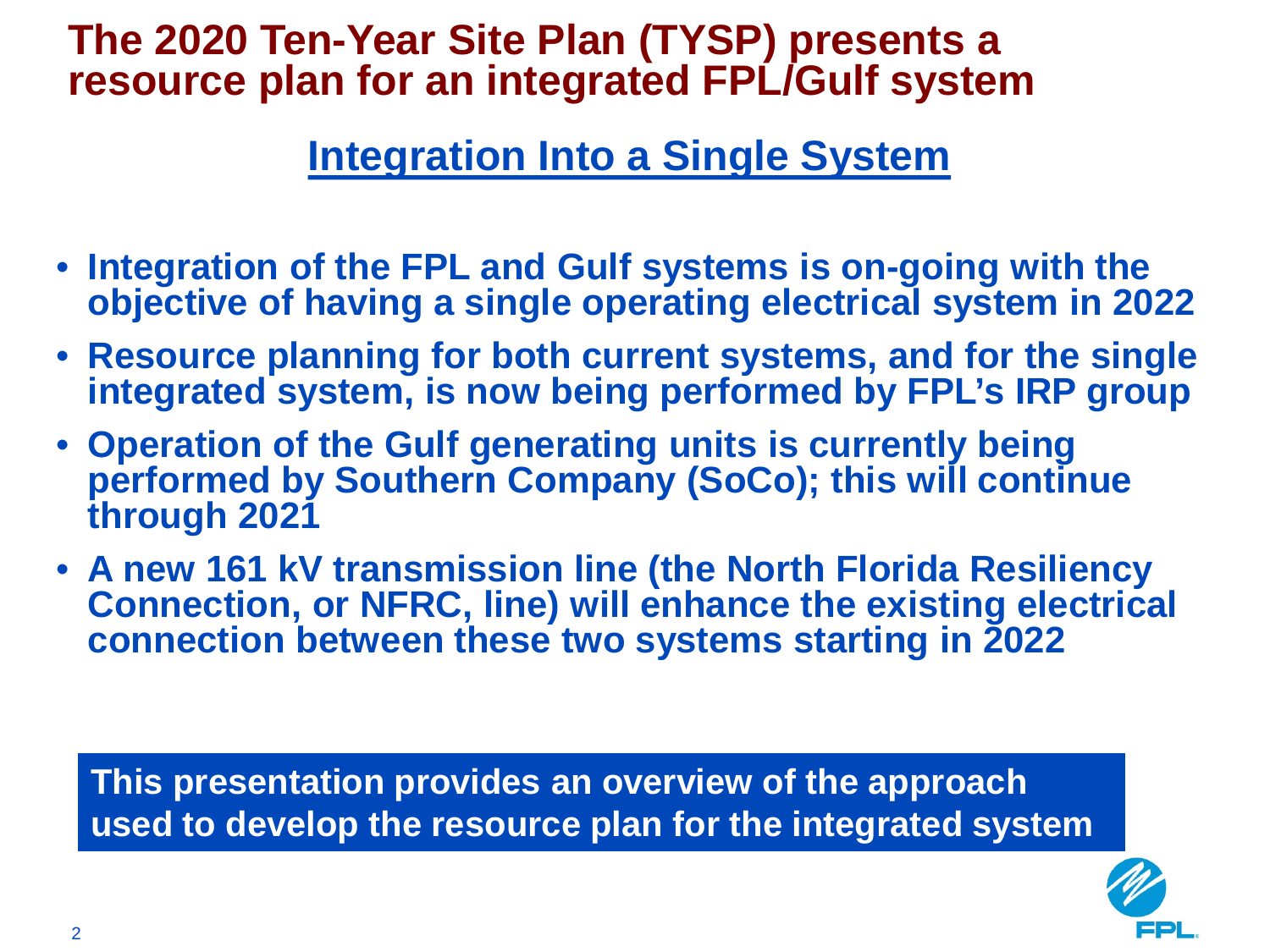#### **The analyses that led to the 2020 TYSP resource plan consisted of 3 steps**

### **The 3 Analysis Steps**

- **Step 1: Optimize Gulf as a stand-alone utility**
- To determine how much system improvement can be made to Gulf as a separate system; and,
- To provide a starting point for evaluation of the NFRC line
- **Step 2: Re-optimize Gulf as a separate utility system, but with a new electrical connection to FPL (***i.e.***, the NFRC line)**
- To determine if projected benefits exceed projected costs of the NFRC line; and,
- To provide a starting point for evaluating the integration of FPL and Gulf from a resource planning perspective
- **Step 3: Re-optimize FPL & Gulf as a single, integrated utility system**
- The result was the resource plan presented in the 2020 TYSP

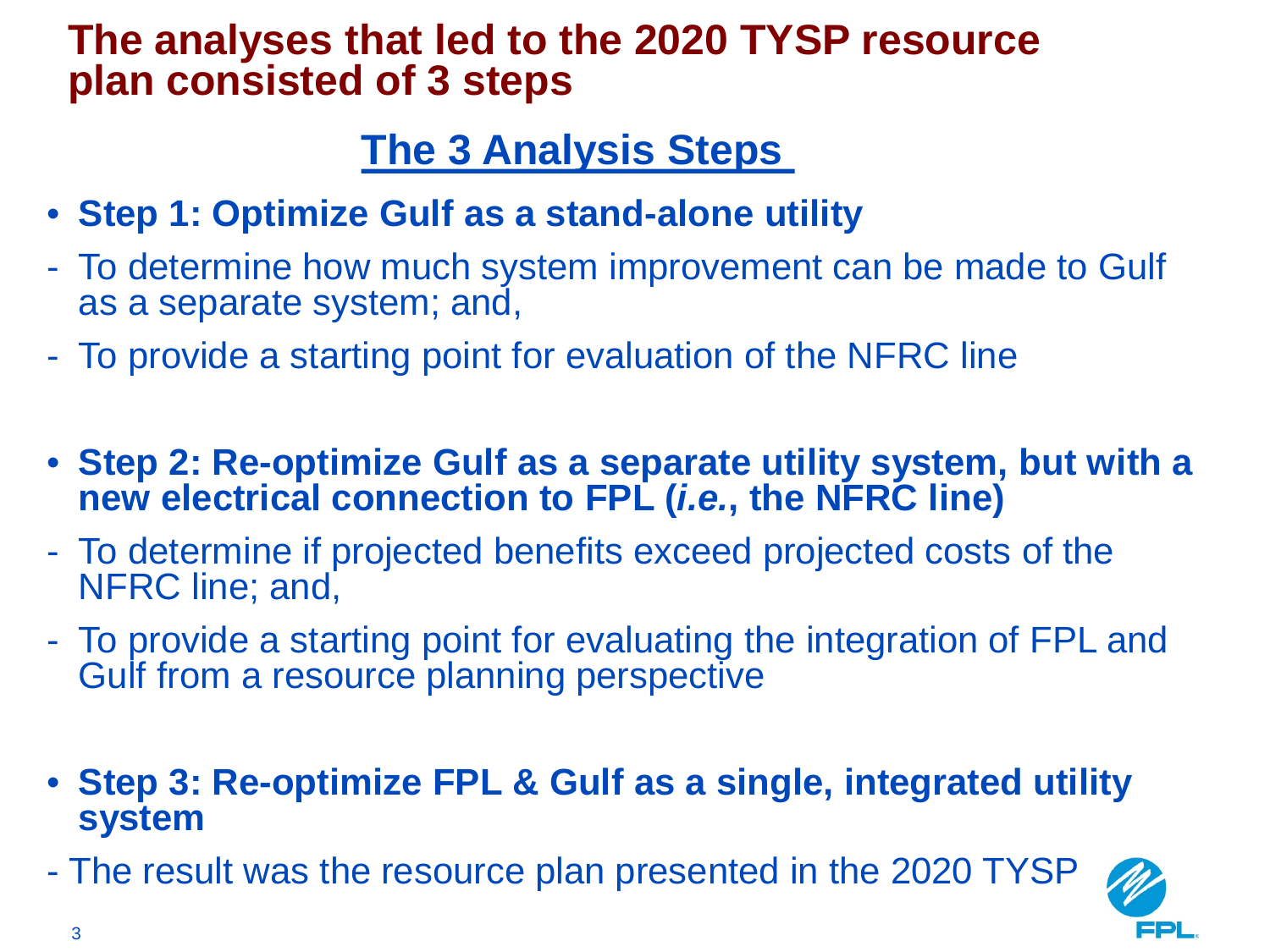#### **Gulf's generating units worked well as part of SoCo, but pose reliability challenges as a stand-alone system**

#### **Gulf's Generating Units**

| <b>Gulf Power Generation</b> |                |                |                |            |                 |  |  |  |  |
|------------------------------|----------------|----------------|----------------|------------|-----------------|--|--|--|--|
|                              |                | <b>Primary</b> | <b>Firm MW</b> | Unit or    | % of            |  |  |  |  |
| <b>Resource</b>              | Unit No.       | <b>Fuel</b>    | <b>Summer</b>  | <b>PPA</b> | <b>Total MW</b> |  |  |  |  |
| Crist                        | 4              | Coal           | 75             | Unit       | 2%              |  |  |  |  |
| Crist                        | 5              | Coal           | 75             | Unit       | 2%              |  |  |  |  |
| Crist                        | 6              | Coal           | 299            | Unit       | 9%              |  |  |  |  |
| Crist                        | $\overline{7}$ | Coal           | 475            | Unit       | 14%             |  |  |  |  |
| Daniel                       | $\mathbf{1}$   | Coal           | 251            | Unit       | 7%              |  |  |  |  |
| Daniel                       | $\overline{2}$ | Coal           | 251            | Unit       | 7%              |  |  |  |  |
| <b>Lansing Smith</b>         | $\overline{3}$ | CC             | 664            | Unit       | 20%             |  |  |  |  |
| Lansing Smith                | A              | <b>CT</b>      | 32             | Unit       | 1%              |  |  |  |  |
| Pea Ridge                    | 1              | <b>CT</b>      | 4              | Unit       | 0%              |  |  |  |  |
| Pea Ridge                    | $\overline{2}$ | <b>CT</b>      | 4              | Unit       | 0%              |  |  |  |  |
| Pea Ridge                    | 3              | <b>CT</b>      | 4              | Unit       | 0%              |  |  |  |  |
| Perdido                      | $\mathbf{1}$   | <b>LFG</b>     | 1.5            | Unit       | 0%              |  |  |  |  |
| Perdido                      | $\overline{2}$ | <b>LFG</b>     | 1.5            | Unit       | 0%              |  |  |  |  |
| Scherer                      | 3              | Coal           | 215            | Unit       | 6%              |  |  |  |  |
| Kingfisher PPAs              | 181            | Wind           | 89             | <b>PPA</b> | 3%              |  |  |  |  |
| <b>Gulf Coast Solar PPAs</b> | I, II, 8       | Solar          | 34             | PPA        | 1%              |  |  |  |  |
| <b>SENA (Shell) PPA</b>      |                | CC             | 885            | <b>PPA</b> | 26%             |  |  |  |  |
|                              |                | Total =        | 3,360          |            | 100%            |  |  |  |  |

1 resource, SENA (Shell) PPA, is 26% of total MW *(for comparison, FPL's largest unit, Fort Myers 2, represents < 7% of the total)*

3 resources (Crist 7, Lansing Smith 3, & SENA (Shell) PPA) sum to 60% of total MW

**Due to the large size of several resources relative to total firm capacity, a reserve margin of 30% would be needed for a stand-alone Gulf system**

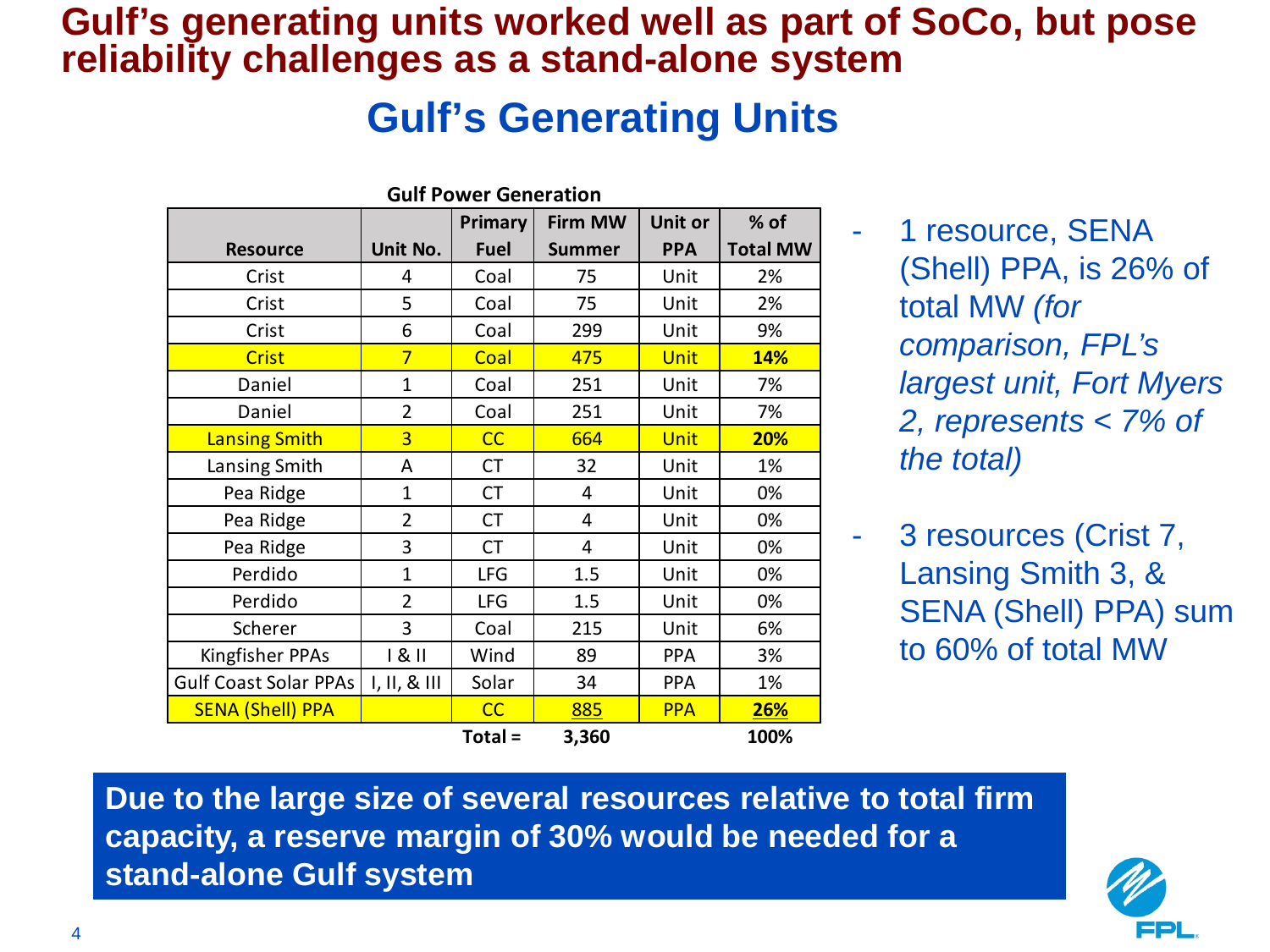#### **In Step 1, six types of resource options were evaluated as potential improvements for Gulf**

#### **Resources Options Analyzed in the Step 1 Analyses**

- **The 6 types of resource options analyzed for Gulf in Step 1 are:**
	- New CTs and CCs *(similar to what appeared in Gulf's 2019 TYSP)*
	- Early retirement of Gulf's ownership portion of the Daniel coal units
	- 74.5 MW solar (PV) facilities
	- Conversion of the Crist Units 6 & 7 from coal-fueled to gas-fueled
	- Capacity upgrades to the Lansing Smith Unit 3 CC
	- Battery storage (20 MW facilities of 2-, 3-, and 4-hour durations)
- **These options were analyzed sequentially in order to determine the economic impact of each option; the result was that each of these options was selected in an optimized resource plan for Gulf as a stand-alone utility system**

**This resource plan was used as the starting point for the Step 2 analyses** 

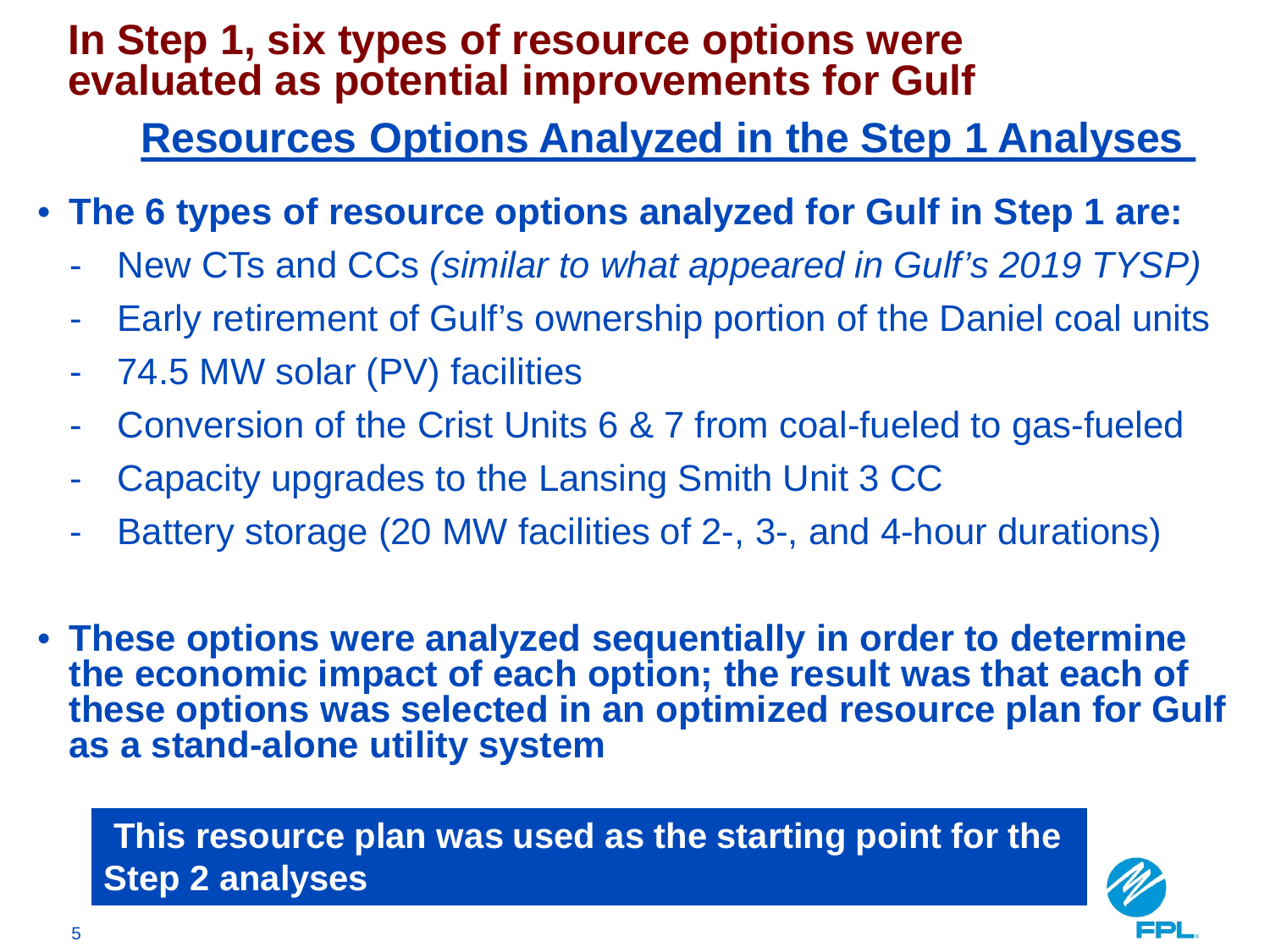#### **In the Step 2 analysis, the economics of the new NFRC line were analyzed**

## **North Florida Resiliency Connection Line**

- **176 miles of 161 kV line**
- **Allows bi-directional transfer capability of 850 MW**
- **2022 in-service date**
- **Allows connection of Gulf (fossil fleet avg. HR of ~ 9,600) with FPL (fossil fleet avg. HR of ~ 6,900)**



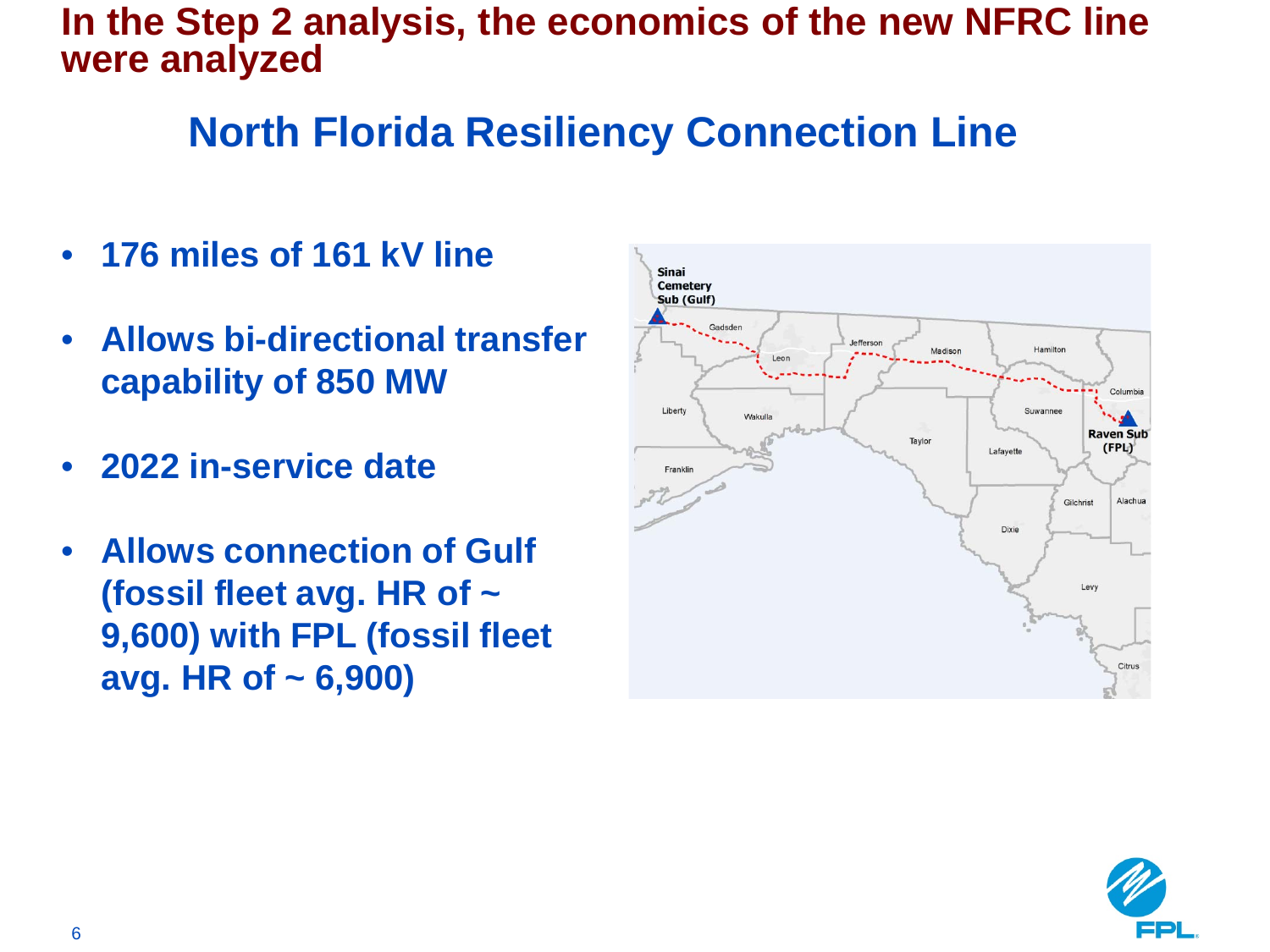#### **The economics of the NFRC line focused on answering two questions**

#### **The Step 2 Analysis**

- **Question # 1: Is the projected cost saving to Gulf's customers resulting from having access to FPL's more efficient generation system via the NFRC line greater than the projected cost of the NFRC line?**
	- **-** The answer is "Yes"
- **Question # 2: Is the projected cost of the NFRC line less than the projected cost of wheeling through neighboring utility systems?**
	- The answer to this question is also "Yes"

**Based on these results, the NFRC line is projected to be a costeffective addition and the re-optimized resource plan for Gulf based on the NFRC line became the starting point for Step 3 analyses**

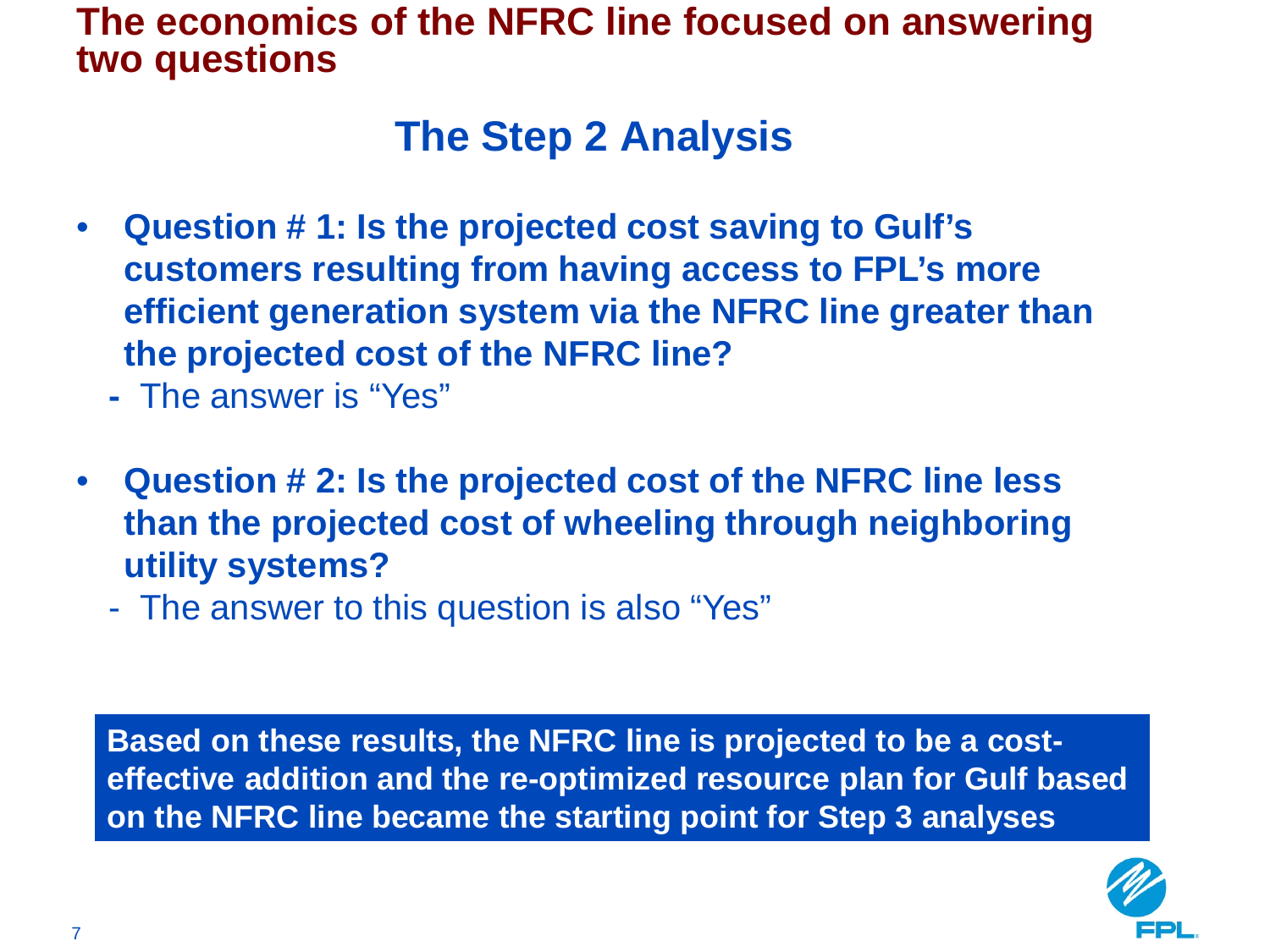**In the Step 3 analysis, several considerations emerged**

## **Considerations in the Step 3 Analysis**

#### • **Load Coincidence:**

- The electrical peaks in Gulf's and FPL's areas both occur at 4-to-5 pm, but in different time zones
- Consequently, the two areas do not experience peak loads simultaneously
- The coincident Summer peak load for the integrated system (which occurs at 4-to-5 pm EDT) is  $\sim$  100 MW less than the sum of the Gulf & FPL areas' individual peaks

#### • **Reliability planning:**

- With an integrated system, there is no longer a need to meet a 20% reserve margin (RM) in both areas; instead resources from both areas can meet an overall 20% RM

**Both of these considerations lower the amount of new resources needed for the single, integrated system**

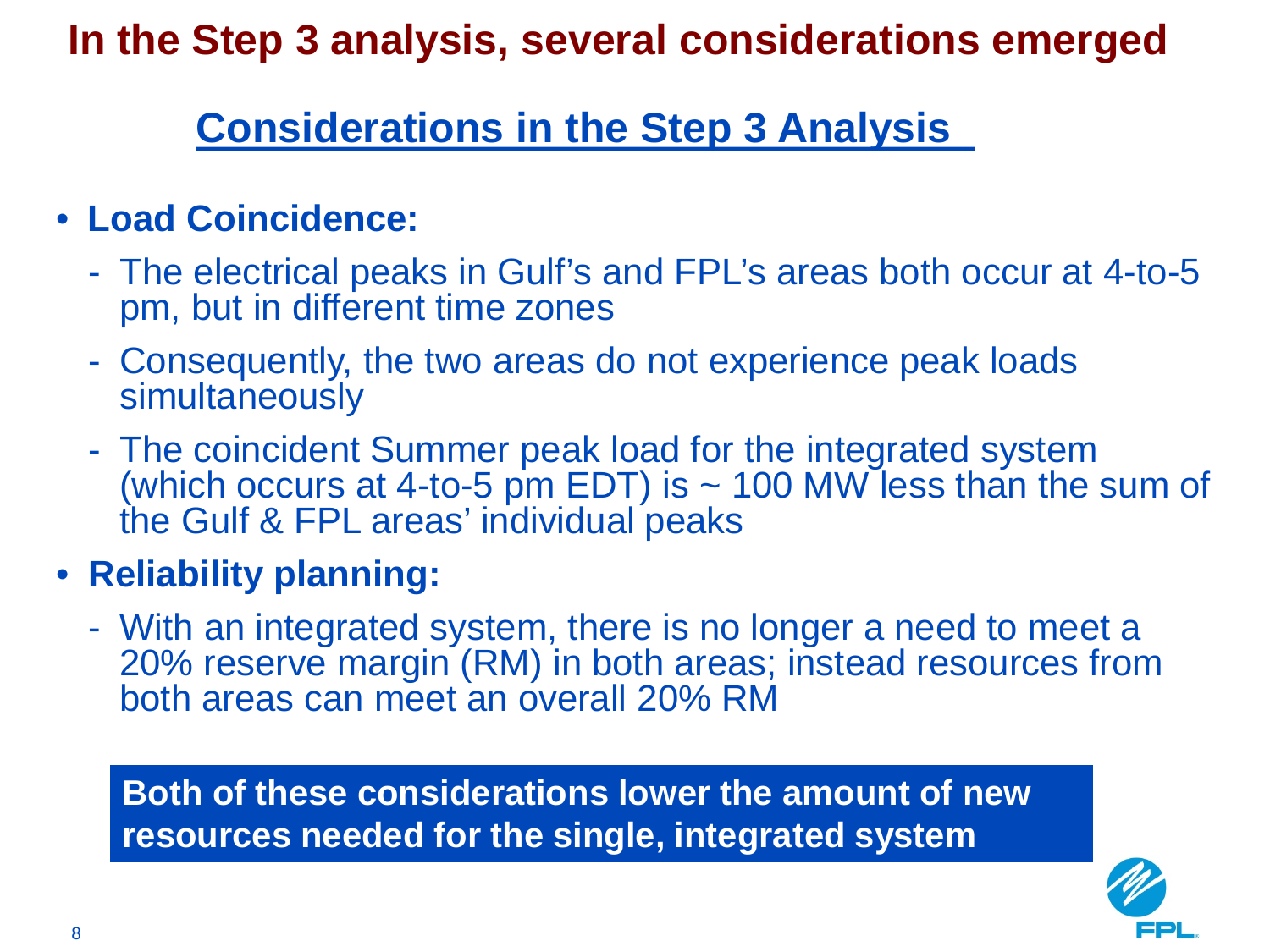#### **In addition to affecting coincident peak load, geographic distance affects solar planning**

## **Considerations in the Step 3 Analysis (Cont.)**

#### • **Siting of Solar:**

- Because Gulf's area is west of FPL's area, the sun is higher in the sky over Gulf's area than it is over FPL's area at the integrated system's coincident peak
- Thus, all else equal, solar placed in Gulf's area will have greater output at the coincident peak hour than solar placed in FPL's area
- As a result, solar located in Gulf's area has a higher firm capacity value *(the % of the solar nameplate rating that is accounted for as firm capacity in RM analysis*) than solar located in FPL's area
- **Based on these (and other) considerations, an optimized resource plan for the integrated FPL/Gulf system was developed in Step 3**
	- The projected costs of this resource plan were then compared to the sum of the projected costs for optimized plans for the separate, electrically connected Gulf & FPL systems

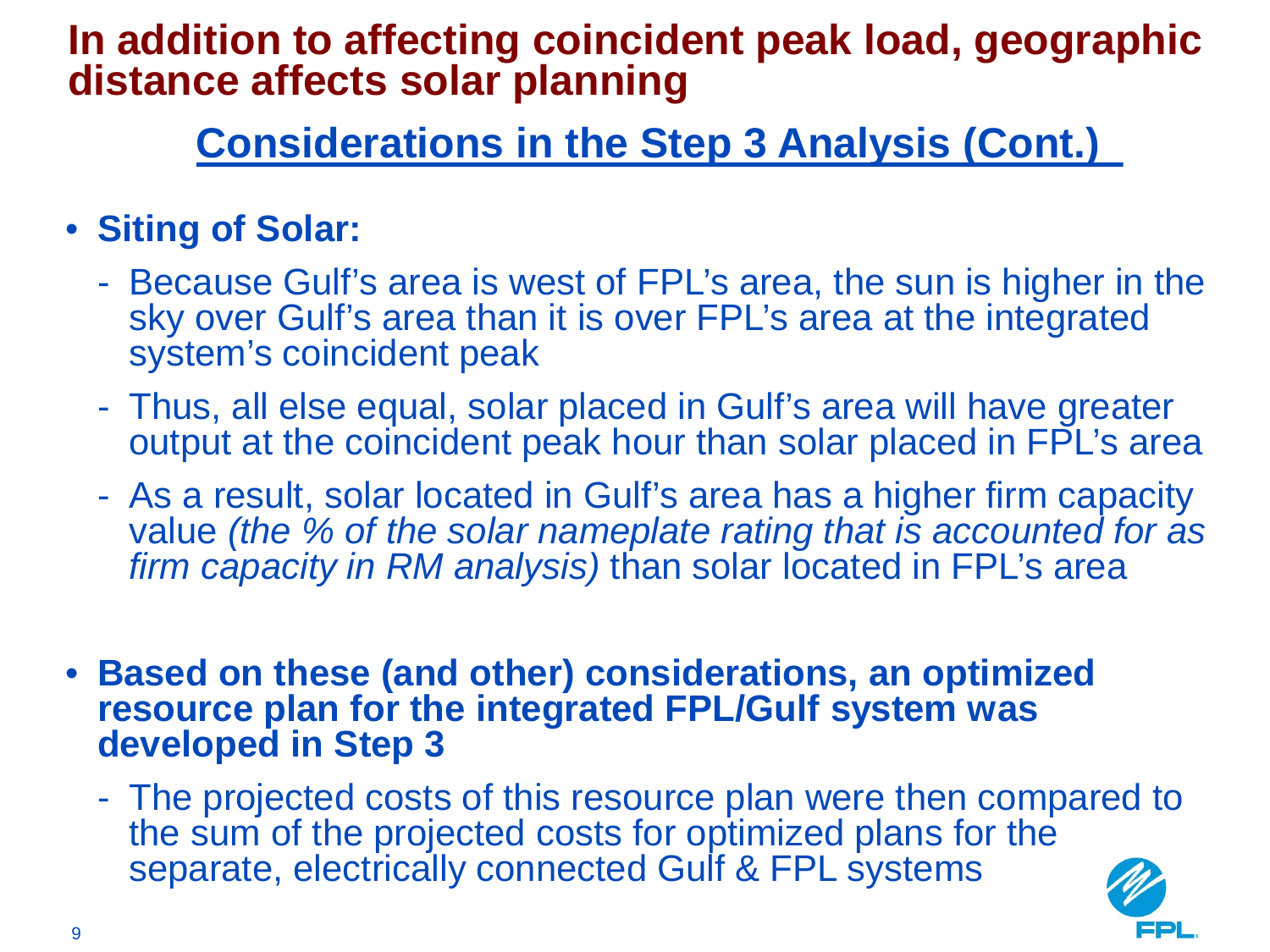# **Integrating the two systems is projected to be cost- effective**

#### **Results of the Step 3 Analyses**

- **The resource plan for the integrated system is projected to have a lower cost than the sum of the costs for optimized stand-alone Gulf & FPL resource plans**
- **Key features of the integrated resource plan:**
- ~ 10,000 MW of solar by 2029 *(the next slide presents a projection of solar to be added in both Gulf's & FPL's areas)*
- $-$  ~ 1,200 MW of batteries by 2029
- A 4x0 CT facility (938 MW) is scheduled for Gulf by the start of 2022 *(to provide fast start capability lacking in Gulf's area)*
- Two CCs, one in Gulf's area (2024) & one in FPL's area (2026), previously shown in the respective 2019 TYSPs, have been avoided or deferred past 2029

**The resource plan from the Step 3 analysis is presented in detail in FPL's 2020 TYSP**

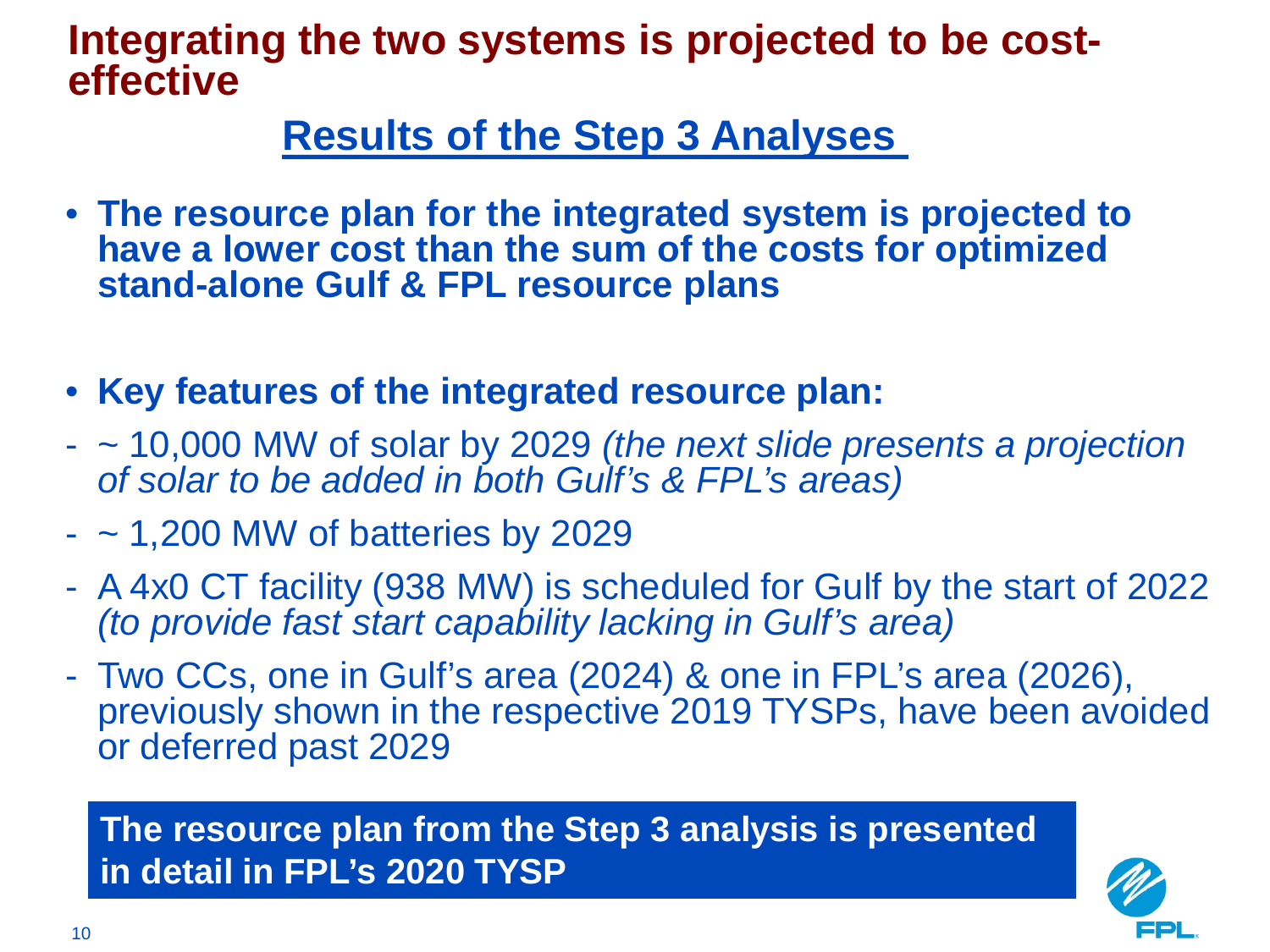#### **The 2020 TYSP shows a cumulative total of 10,000 MW of solar by 2029**

## **2020 TYSP Solar Projection**

|                         | Year                                        | FPL-Owned<br><b>Solar</b><br><b>MW</b> | <b>Gulf-Owned</b><br><b>Solar</b><br><b>MW</b> | <b>Combined</b><br><b>Total</b><br><b>MW</b> | <b>Cumulative</b><br><b>Total</b><br><b>MW</b> |
|-------------------------|---------------------------------------------|----------------------------------------|------------------------------------------------|----------------------------------------------|------------------------------------------------|
|                         | <b>Cumulative Thru 2019</b>                 | 1,153                                  | $\mathbf{0}$                                   | 1,153                                        | 1,153                                          |
| <b>Annual Additions</b> | 2020                                        | 745                                    | 75                                             | 820                                          | 1,973                                          |
|                         | 2021                                        | 1,043                                  | 149                                            | 1,192                                        | 3,165                                          |
|                         | 2022                                        | 0                                      | 447                                            | 447                                          | 3,612                                          |
|                         | 2023                                        | $\mathbf 0$                            | 447                                            | 447                                          | 4,059                                          |
|                         | 2024                                        | $\mathbf 0$                            | 447                                            | 447                                          | 4,506                                          |
|                         | 2025                                        | 745                                    | $\mathbf 0$                                    | 745                                          | 5,251                                          |
|                         | 2026                                        | 1,192                                  | $\mathbf 0$                                    | 1,192                                        | 6,443                                          |
|                         | 2027                                        | 1,192                                  | $\mathbf 0$                                    | 1,192                                        | 7,635                                          |
|                         | 2028                                        | 1,192                                  | $\mathbf 0$                                    | 1,192                                        | 8,827                                          |
|                         | 2029                                        | 1,192                                  | $\mathbf 0$                                    | 1,192                                        | 10,019                                         |
|                         | <b>Total Additions:</b><br>2020 thru 2029 = | 7,301                                  | 1,565                                          | 8,866                                        |                                                |

**The "30 million solar panels by 2030" objective will be met with this solar projection**